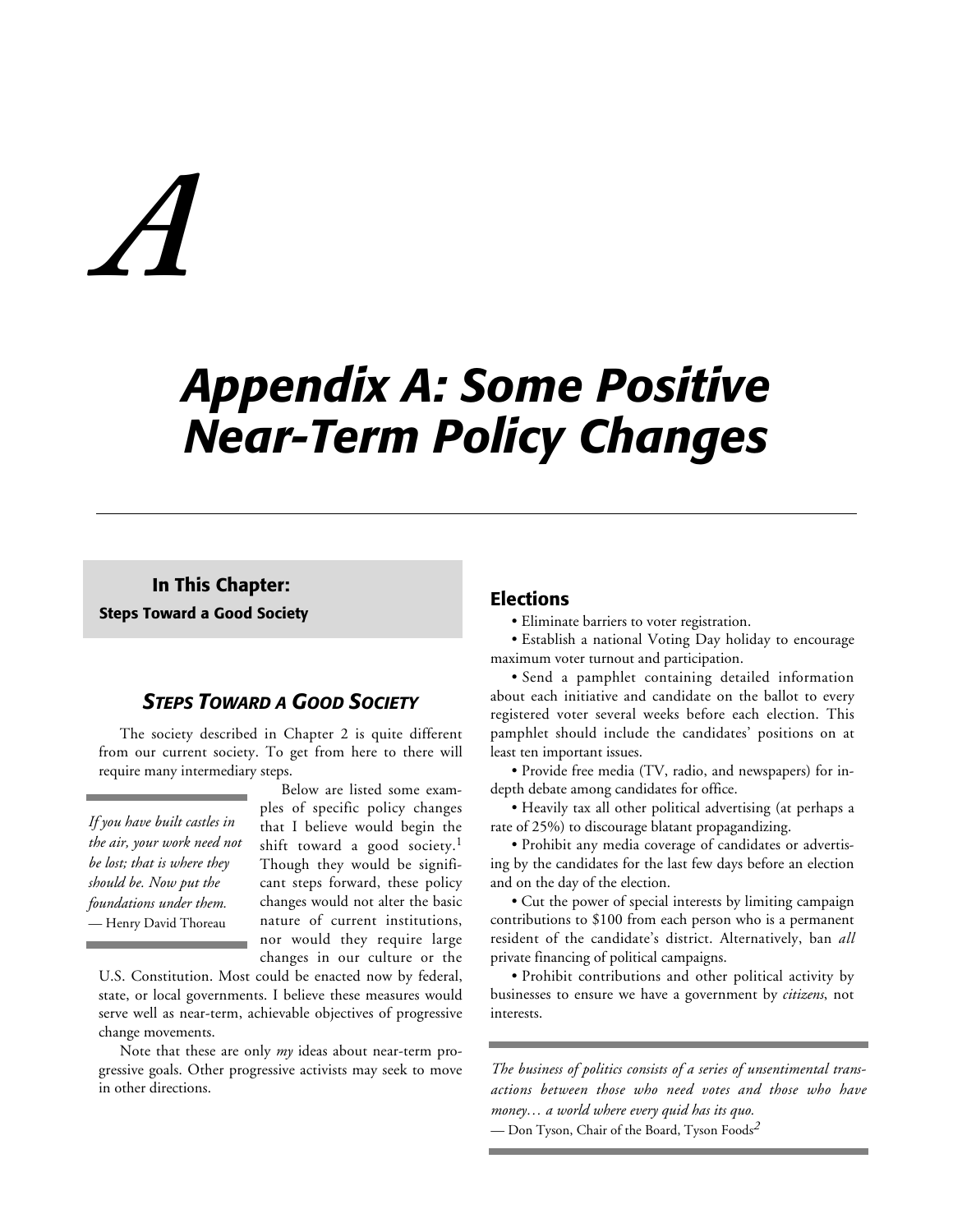• Ban all gifts to office-holders and candidates. Prohibit office-holders from accepting any honoraria.

• Reduce the salaries of all office-holders to no more than five or ten times the minimum wage.

• Establish binding initiative, referendum, and recall votes in every state so that concerned citizens can pass and rescind laws directly and remove wayward representatives. Establish a national referendum procedure.

• In some arenas, replace winner-take-all elections with proportional representation or preference voting. For example, an enlarged U.S. Senate (with 200 or 300 members) might be filled by members of each party in proportion to the number of citizens voting nationwide for their party. The Senate might then choose the president from among its ranks. To avoid too great a concentration of power, a panel of three independent "Judicial Appointers," with only the power to appoint judges to the Supreme Court and other federal posts, might be elected by nationwide majority vote. Members of the House of Representatives might continue to be elected by majority vote in local districts.

# **Citizen Access to Information**

• Rewrite laws in easy-to-understand language.

• Require all government data (except personal information about individuals) to be freely and easily accessible via the Internet.

• Protect government and corporate whistle-blowers from intimidation and job loss.

• Require all users and generators of toxic chemicals to provide full information about the chemicals to workers and the community.

# **Employment and Poverty**

• Set a minimum income that meets basic human needs. Raise the minimum wage so that it provides this income (a "livable wage" of perhaps \$10–15/ hour) and index it so that it automatically rises with the cost of living.

*The child was diseased at birth, stricken with a hereditary ill that only the most vital men are able to shake off. I mean poverty — the most deadly and prevalent of all diseases.* — Eugene O'Neill, playwright

• Provide a job for everyone who can work. If the private sector cannot generate enough jobs, then the federal government should establish a Job Corps that can hire people to fix bridges, build housing, restore the environment, provide childcare, provide nursing care, or perform other socially beneficial work.

• For those who are sick or disabled, establish a refundable tax credit to bring their income up to the minimum.

• Shorten the standard workweek to 32 hours. This would mean businesses would hire more workers, reducing

unemployment. It would also provide people with more time for childcare, leisure, and civic activities.

• Prohibit mandatory overtime. Prohibit more than 150 hours of overtime per year.

• Mandate six weeks of paid vacation annually.

• Mandate six months of paid maternity and paternity leave. Mandate leave for parents to take care of their sick children.

• Mandate periodic paid sabbaticals — perhaps a sixmonth sabbatical every eight years.

• Provide identical Social Security benefits to everyone regardless of individual work history.

# **Personal Income Taxes**

• Raise the amount of the combined standard deduction and personal exemption to a level equal to the poverty level so those living in poverty pay no income taxes and no one is taxed on the income necessary for basic living expenses.

• Increase the range and number of personal income tax rates. Lower the bottom rates and raise the top rates to make the rates more progressive. For example, lower the bottom personal income tax rate from 15% to 5%, add a 50% tax bracket for families with income over \$200,000/year, add a 75% tax bracket for income over \$500,000/year, and add a 90% tax bracket for all income received over \$1 million. Index these rates to compensate for inflation.

Alternatively, add a 100% rate for all income higher than ten times the minimum wage (the Ten Times rule).<sup>3</sup>

• Tax capital gains at the same progressively graduated rates as normal income.

• Eliminate all itemized tax exemptions including mortgage interest and retirement funds to prevent tax dodges and subsidies to the wealthy.

• Reduce or end the tax exemption for municipal bonds (which are held primarily by the rich). To compensate state

*We can have democracy in this country or we can have great wealth concentrated in the hands of a few, but we can't have both.*

— Supreme Court Justice Louis D. Brandeis

and city governments, allow them to tax U.S. Treasury securities.

• Alternatively, restrict use of funds raised from tax-free municipal bonds to socially responsible contractors.

• Re-introduce income averaging so that a windfall in one year is not subject to an overly high tax rate.

• Impose income taxes on the capital gains of all holdings at death (capital gains are now exempted).

• Raise inheritance and gift taxes — perhaps to a rate of 50% of the value of estates and gifts over \$500,000 and 90% of the value of estates and gifts over \$1 million. This would reduce the amount of unearned wealth passed down through elite families and would help to create a "level playing field" among young people.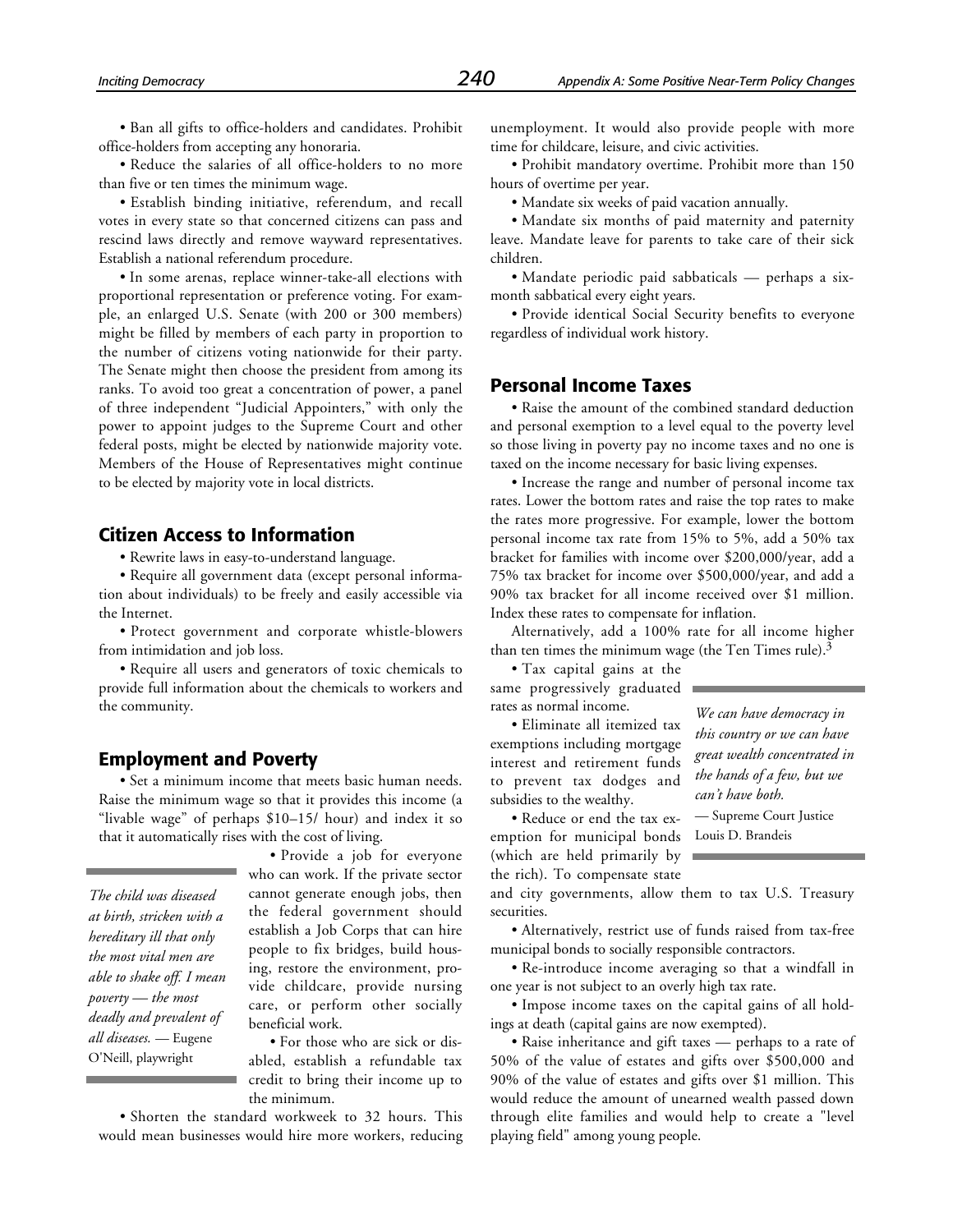• Institute a wealth tax on all personal assets over \$2 million — perhaps at a rate of 10%/year — to help redistribute wealth from the rich to the poor.

# **Corporate Taxes and Subsidies**

• Base corporation taxes on gross receipts in addition to net income to reduce tax avoidance schemes. For multinational corporations, use a formula based on the percent of the firm's property, payroll, and sales within the United States compared to its global property, payroll, and sales, to prevent transfer pricing scams.

• Eliminate all subsidies and tax breaks to corporations including oil depletion allowances, road building in national forests, subsidized foreign sales, exemptions for pension funds, and so on.

*We may congratulate ourselves that this cruel war is nearing its end. It has cost a vast amount of treasure and blood. It has indeed been a trying hour for the Republic; but I see in the near future a crisis approaching that unnerves me and causes me to tremble for the safety of my country. As a result of the war, corporations have been enthroned and an era of corruption in high places will follow, and the money power of the country will endeavor to prolong its reign by working upon the prejudices of the people until all wealth is aggregated in a few hands and the Republic is destroyed. I feel at this moment more anxiety for the safety of my country than ever before, even in the midst of war. God grant that my suspicions may prove groundless.*

— U.S. President Abraham Lincoln, letter to Col. William F. Elkins, 21 November 1864

# **Other Taxes**

• Lower the Social Security tax rate and remove the cap on taxable income. Exempt the first \$15,000 of income from the Social Security tax. If this depletes the Social Security fund, refill it with income tax revenue.

• Replace the standard property tax system with a splitlevel tax system as advocated by Henry George with high property taxes on the value from area-wide property appreciation and low taxes on the value derived from improvements to the particular property.

• Standardize the rate of sales, property, and state income taxes across the country to eliminate the downward spiral of competition for business.

• Scrap local and state property taxes and replace them with an income tax.

• Institute a tax on the sale of stocks, bonds, options, derivatives, and other financial entities at a rate of perhaps 1%. This would raise significant revenue from one of the few commodities whose sale is not now taxed. It would also discourage rampant speculation.

*Here are three Constitutional changes that would forever change the scale of politics and economics in America. Three four-word amendments that could change the shape of our future. "Corporations are not people." "Money is not speech." "Waste is not commerce." If the Supreme Court had interpreted the Constitution as they should have, and if they had adhered to the will of the people, these amendments would not be necessary. But it didn't and they are.* — David Morris, Institute for Local Self-Reliance*4*

• Institute a tax on advertising at a rate of perhaps 10%. This would raise significant revenue from another untaxed commodity and would discourage propagandizing and the inducement of unnecessary desires.

• Institute a tax on the broadcast of commercial programming as a way to pay for public-interest programming.

• Raise taxes on resources extracted from the environment (oil, natural gas, minerals, and timber), but not on recycled or re-used resources.

• Sharply raise gasoline taxes (until gasoline costs perhaps \$4/gallon) to discourage urban sprawl, long commutes, and pollution. Use the income to subsidize public transit.

• Increase the tax on cigarettes by \$0.50/pack every year until no one smokes anymore.

• Increase the tax on alcohol by \$0.50/drink and use the revenue to discourage alcoholism and irresponsible behavior after drinking.

• Institute a tax on guns and ammunition as a way to discourage killing and encourage nonviolence.

# **Defense**

• Cut the military budget sharply — perhaps from its current level of about \$300 billion/year (in 2000) to about \$25 billion/year.

• Shift to a "non-offensive defense" strategy with the goal of eventually employing a strictly defensive civilian-based nonviolent defense.

• Close U.S. military bases abroad.

*It is the habit of every aggressor nation to claim that it is acting on the defensive.* — Jawaharlal Nehru

• Restrict U.S. intervention into other countries strictly to nonviolent efforts conducted under the auspices of the United Nations. Stop all covert action.

• Support non-governmental groups that train volunteers to nonviolently witness and intervene in military conflicts.

• Dismantle all currently stockpiled nuclear, biological, and chemical weapons and prohibit their manufacture.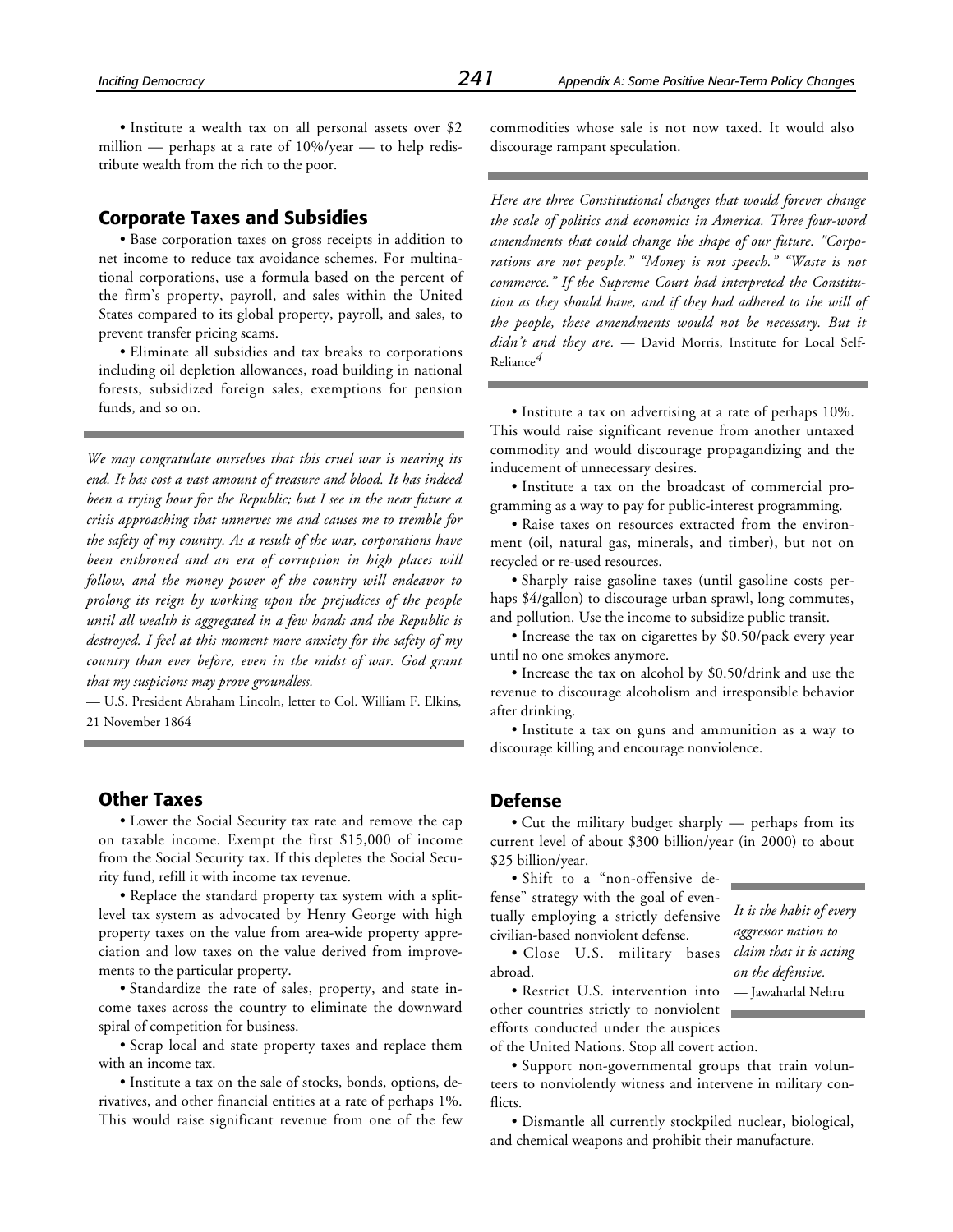• Develop and promote international treaties that abolish nuclear, biological, and chemical weapons.

• Stop the sale of all military equipment to repressive countries.

• Eventually, prohibit the sale of all weapons to other countries and strongly push other countries to do the same.

• Eliminate military alliances like NATO and work through the United Nations instead.

# **Conflict Resolution**

• Make nonviolent conflict resolution part of the core school curriculum at every grade.

• Support community programs dedicated to peaceful conflict resolution.

• Strengthen international mediation and legal bodies like the International Court of Justice (World Court).

#### **Corporate Accountability**

• Abolish laws that make corporations legally "persons."

• Require corporations to re-apply for corporate status every five years. Revoke the charters of corporations that engage in repeated wrongdoing (illegal activities, unfair labor practices, massive polluting, and production of unsafe products). This would dissolve these corporations.

• Re-establish strict personal civil and criminal liability for corporate officers and agents.

*So the question is, do corporate executives, provided they stay within the law, have responsibilities in their business activities other than to make as much money for their stockholders as possible? And my answer to that is, no they do not.* — Milton Friedman

• Rewrite corporate law to require democratically chosen worker representation on corporate boards of directors.

• Establish publicly owned "yardstick" companies to serve as positive role-models and compete with privately owned corporations in important industries: utilities, communications, banking, and perhaps insurance, automobiles, chemicals, oil, air travel, and computers.

• Provide easy means for citizens to join consumer action groups that can watchdog corporations and advocate for the public interest.

# **International Agreements**

• Establish international standards for minimum wages, labor practices, consumer safety, and environmental regulation. These should be set to the highest level currently in effect in any country — not "harmonized" to the lowest common denominator in the name of "free trade." Prohibit imports from any country that does not adhere to these standards. This would force countries to either raise their wages and standards or stop exporting.

• Prohibit the export of toxic and hazardous substances that are banned in the United States. Pressure other countries to establish similar rules.

• Prohibit trade with countries that allow banks and corporations to keep their accounting books closed or secret (such as "secret Swiss bank accounts").

• Adjust international aid programs to encourage renewable energy, appropriate technology, organic farming, and food production for local needs (not export).

*Goods produced under conditions which do not meet a rudimentary standard of decency should be regarded as contraband and ought not to be able to pollute the channels of interstate commerce.* — President Roosevelt in a message to Congress on the 1937 Fair Labor Standards Act

• Track down the funds stolen by dictators and use these funds to pay off debts.

• Write off Third World debt to First World countries and corporations — consider the debt more than paid by colonialism, neocolonialism, and usurious interest rates.

# **Unions**

• Repeal laws requiring a majority vote to form a bargaining unit — permit minority unions.

• Repeal the anti-labor provisions of the Taft-Hartley Act.

• Strengthen the Labor Relations Board and require equal representation from business and labor.

#### **Banking**

• Change the Federal Reserve System so that it is publicly controlled.

• Regulate banks and insurance companies more closely to eliminate redlining and other discriminatory practices.

#### **Housing**

• Use public monies to provide low/no-interest loans for homes.

• Build enough good housing for everyone to have a decent place to live. If the private sector cannot build enough living units, the federal government should build or upgrade housing.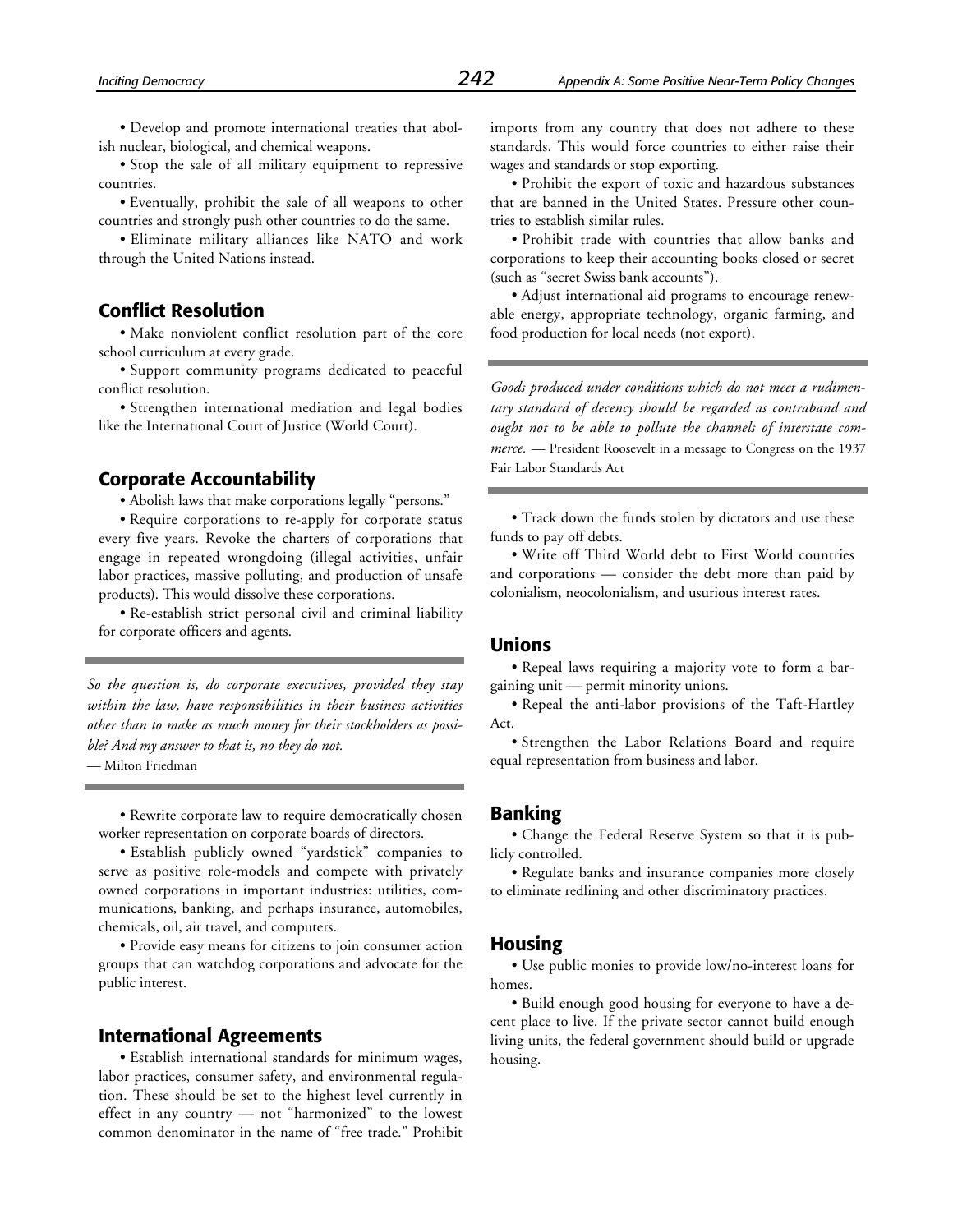# **News Media**

• Subsidize community-controlled and -supported TV, radio, and newspapers.

*Every man has the right to be heard; but no man has the right to strangle democracy with a single set of vocal chords.*

• Reinstate the Fairness Doctrine that required every TV and radio station to provide equal time for opposing viewpoints and free time for public interest announcements. Extend this practice to any daily newspaper that has a monopoly in its area.

• Bar any individual or corporation from owning more than one

newspaper, magazine, radio station, television station, or publishing house.

# **Childrearing Assistance**

• Provide programs like Head Start and Hawai'i's Healthy Start to every poor child and to those at-risk of family neglect or violence.<sup>5</sup>

# **Childcare**

• Create after-school programs at every school.

• Provide quality childcare close to the parents' places of work for every parent who needs it. If the private sector cannot provide enough childcare at reasonable cost, federal, state, or local government should provide it.

# **Education**

• Fund schools using state or national income taxes instead of local property taxes to help ensure equal funding of schools.

• Ensure equal opportunity — good schools for everyone — from preschool to adult education.

• Through high schools or community colleges, provide free or inexpensive training in socially beneficial areas: basic life skills (cooking, health, birth control, time management), childrearing, critical thinking, citizen involvement and responsibility, participatory democracy, mediation, peer counseling, facilitation of cooperative meetings, overcoming racism, sexism, ageism, and so on.

• Provide job training to everyone who wants it.

• Publicly fund college expenses so that no one must forgo a college education for economic reasons.

#### **Health Care**

• Establish a single-payer national health insurance program with universal coverage, as in Canada.

• Establish a community-owned, community-controlled public nursing home system.

• Produce informative health shows for television and radio and air them regularly on public stations.

• Greatly increase funding for mental health agencies, social services, and other support agencies so everyone can get help during their difficult times.

• Subsidize the cost of birth control of all types.

• Require all health plans to cover the cost of birth control.

— Adlai E. Stevenson *It was once said that the moral test of government is how that government treats those who are in the dawn of life, the children; those who are in the twilight of life, the elderly; and those who are in the shadows of life — the sick, the needy and the handicapped.* — Hubert H. Humphrey

#### **Environment**

• Increase the sale price of timber, oil, gas, and other minerals on public lands.

• Fund research for environmentally benign substitutes for wood pulp, timber, oil, and minerals.

• Institute taxes on dangerous chemicals — like pesticides — to reduce their use.

• Require cradle-to-grave management of all dangerous materials so that no toxic wastes are dumped in an unsafe manner.

• Tax every consumable item at a high enough rate to provide money for its safe disposal.

• Require government to use recycled materials whenever possible.

• Strengthen laws that protect endangered species and the environment.

# **Discrimination**

• Pass and strictly enforce laws that ban discrimination on the basis of race, gender, national origin, ethnicity, age, religion, wealth, disability, marital status, sexual orientation, immigration status, and political beliefs.

• Bolster affirmative action programs until every segment of society truly has equal opportunity.

#### **Community Development**

• Institute regional planning that encompasses whole urban areas. Restrict development outside of the current developed area and support infill development.

• Allocate government spending on transportation infrastructure (roads, bridges, mass transit) according to population — more to urban areas and less to rural and suburban areas.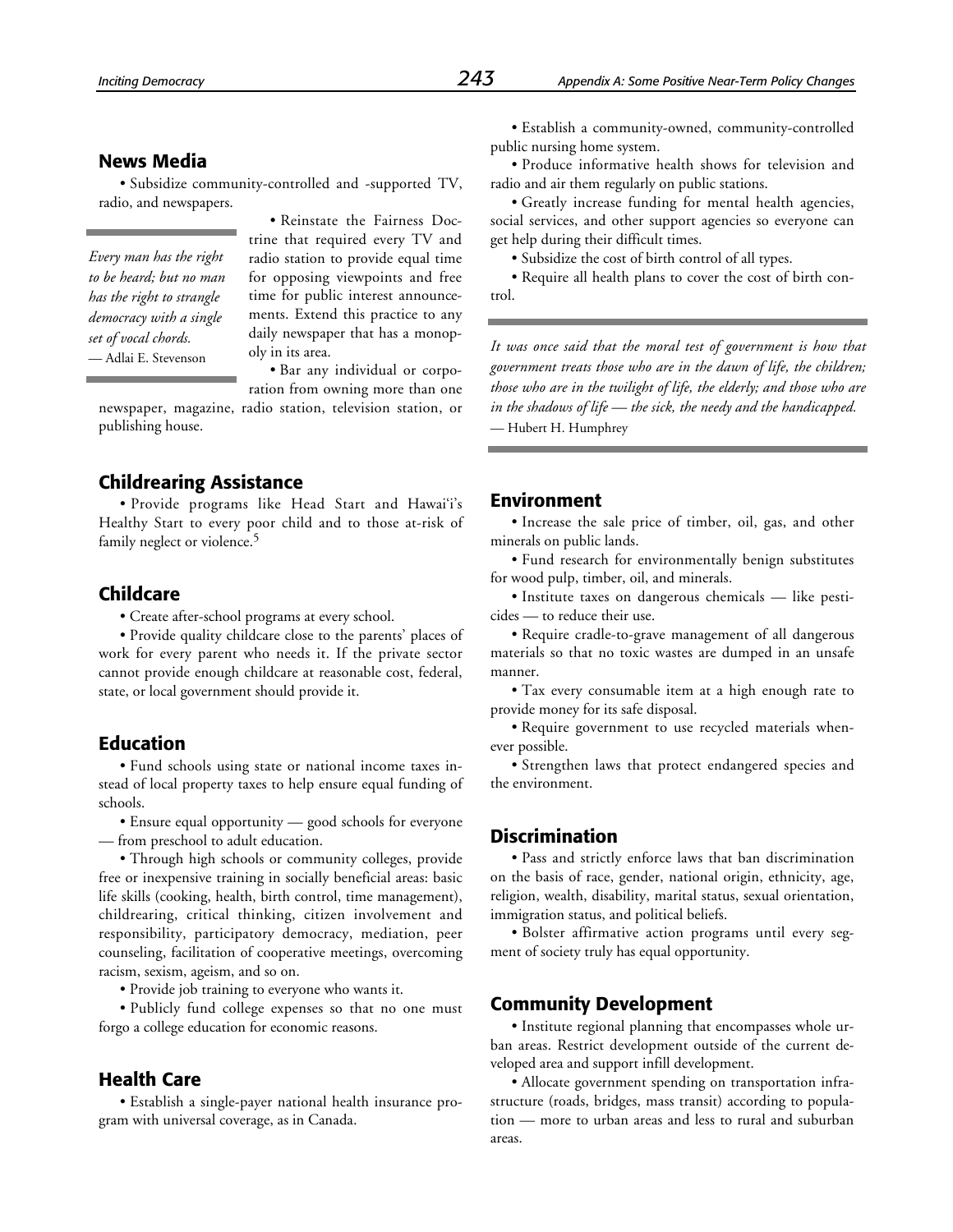• Eliminate broad-based incentives that subsidize companies but only provide meager job development.

• Provide incentives and support for nonprofit and democratically controlled enterprises such as cooperatives, employee-owned firms, community land trusts, community development banks, community loan funds, credit unions, democratic unions, and so on.

• Increase subsidies for volunteer services, libraries, cooperative enterprises, and nonprofit organizations.

• Subsidize forums for public discourse.

• Require pension funds to be invested in socially responsible enterprises and require that they be controlled by community boards.

• Repeal federal laws that ban or restrict stronger health, safety, or environmental laws at the state or local level.

• Encourage parents to have fewer children and to be responsible parents.

# **Domestic Violence**

• Outlaw corporal punishment (spanking).

• Revamp laws to protect everyone from domestic violence and to convict and rehabilitate abusers.

• Greatly increase funding for crisis lines and shelters for victims of spouse abuse, child abuse, incest, and rape.

• Greatly increase funding for victim and abuser coun-

seling, for victim housing and job counseling, and for an improved foster home system.

*It is the duty of the government to make it difficult for people to do wrong, easy to do right.* — William E. Gladstone

• Allow children to choose to move to a foster home or shelter if they feel oppressed or abused in their family. This could greatly reduce the number of runaways and suicides.

• Greatly increase enforcement of alimony and child support settlements.

# **Gun Control**

• Outlaw assault weapons and cheap handguns.

• Greatly restrict the sale of guns to limit access for criminals and gangsters.

#### **Conversion**

• Establish planning agencies that can ensure a smooth conversion from military production, tobacco farming, and other socially undesirable production to beneficial alternatives.

# **Some Recommended Programs to Prevent Violence**

The National Academy of Sciences established a Panel on the Understanding and Control of Violent Behavior, to review the status of research on violence. It found that "While sentencing for violent crimes grew substantially harsher between 1975 and 1989, the number of violent crimes failed to decrease. This happened apparently because the violence prevented by longer and more common prison sentences was offset by increases due to other factors and suggests a need for greater emphasis on preventing violent events before they occur." It therefore recommended the following long-range preventative measures.6

#### **Child Development Programs**

• Implement programs and materials to encourage and teach parents to be nonviolent role models, provide consistent discipline, and limit children's exposure to violent entertainment.

• Provide regular postpartum home visits by public health nurses who make available health information, teach parenting skills, and give well-baby care, while taking the opportunity to detect signs of possible child abuse.

• Implement programs such as Head Start preschool enrichment and early-grade tutoring to reduce the risk of early-grade school failure, a well-known precursor of violent behavior.

• Provide social learning programs for parents, teachers, and children that teach social skills for avoiding violence, nonviolent means to express anger and meet other needs, and ways to view television critically.

• Provide school-based anti-bullying programs.

#### **Biomedical Strategies**

• Implement programs to reduce maternal substance abuse during pregnancy, children's exposure to lead in the environment, and head injuries.

• Provide intensive alcohol abuse treatment and counseling programs for those in their early adolescent years whose behavior patterns include both conduct disorder and alcohol abuse, especially if alcohol dependence runs in their families.

• Develop pharmacological therapies to reduce craving for non-opiate illegal drugs, much as methadone reduces demand for heroin.

• Complete the development of medicines that reduce potentials for violent behavior during withdrawal from opiate addiction.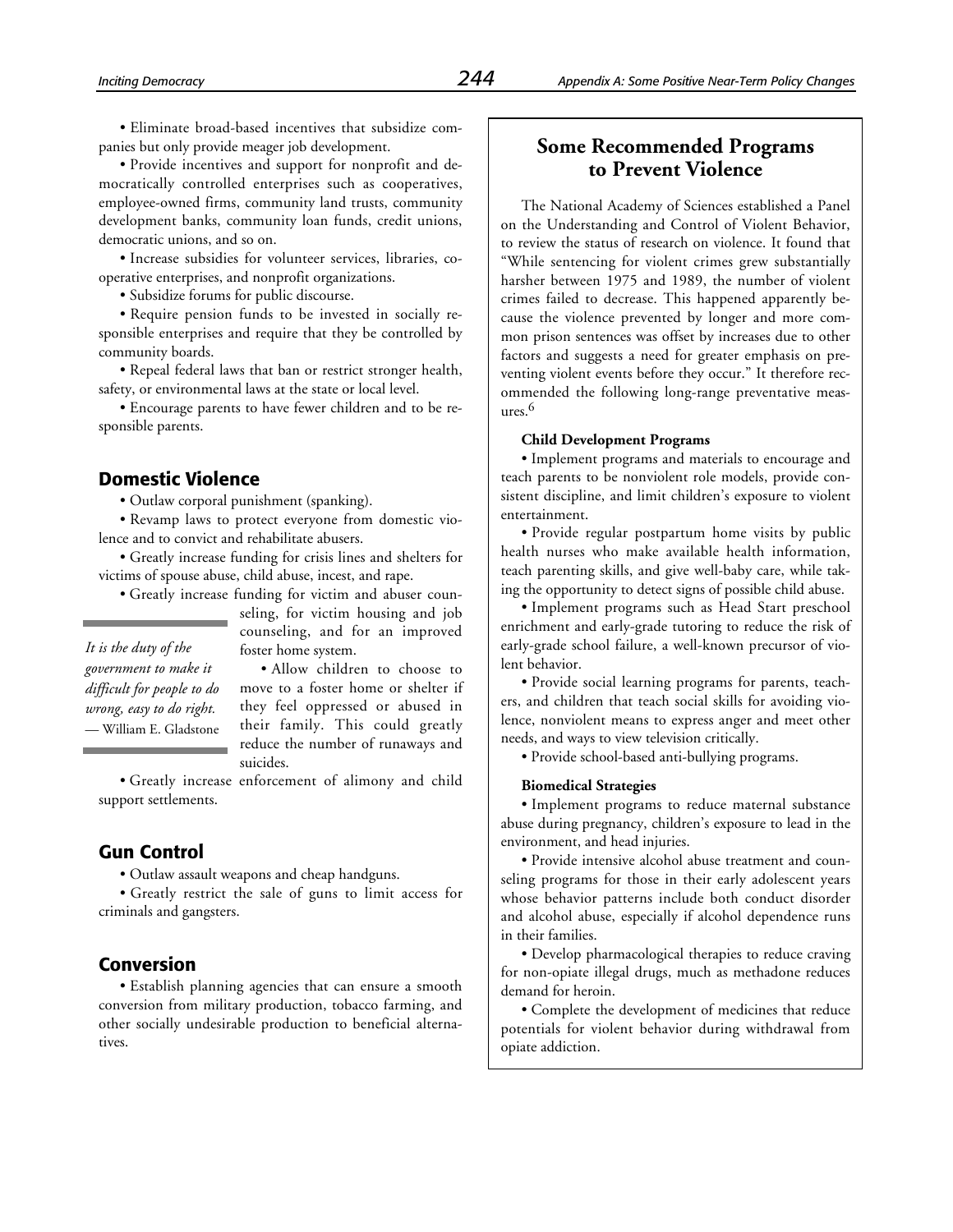# **Drug Policy**

• Establish a national addiction-treatment system that can provide adequate help for everyone who needs it.

• Classify cigarettes and alcohol as dangerous drugs.

• Decriminalize the possession of all drugs.

• Forbid sales of all currently illegal drugs except by nonprofit entities to eliminate the profit motive for sales. Tax all of these drugs to discourage their use.

# **Law Enforcement and Prisons**

• Greatly increase enforcement of all laws. Devote special attention to ending violent acts (including political

*Distrust all men in whom the impulse to punish is powerful.* — Friedrich Nietzsche corporate crime, and high-level corruption. • For those accused of a crime and

terrorism and domestic violence),

unable to afford counsel, pay courtappointed lawyers at a rate comparable to the going rate.

• Institute civilian review boards to oversee every police force including state police, marshals, sheriffs, highway patrol, prison guards, the Secret Service, and the FBI. These boards must have the power to suspend corrupt or out-of-control officers.

• Change the orientation of jails and prisons from punishment to rehabilitation and protection of the public. Change sentences to emphasize restitution, reconciliation, counseling of offenders, and as a last resort, separation of offenders from society.

# **Programs Shown to Prevent Crime**

Very few crime prevention programs have been evaluated using scientifically rigorous standards and methodologies. After evaluating 500 prevention program evaluations, researchers found only 15 programs with enough evidence to show that they work (listed below).7 All other programs have either not yet been evaluated sufficiently to determine their value or been shown not to work. This includes drug prevention classes focused on fear and other emotional appeals, neighborhood watch programs, storefront police offices, and correctional boot camps using military basic training. The programs that do work include:

- **For infants**: Frequent home visits by nurses and other professionals.
- **For preschoolers**: Classes with weekly home visits by preschool teachers.
- **For delinquent and at-risk preadolescents**: Family therapy and parent training.
- **For schools**:
	- Organizational development for innovation.
	- Communication and reinforcement of clear, consistent norms.
	- Teaching social competency skills.
	- Coaching high-risk youth in "thinking skills."
- **For older male ex-offenders**: Vocational training.
- **For rental housing with drug dealing**: Nuisance abatement action on landlords.
- **For high-crime hot spots**: Extra police patrols.
- **For high-risk repeat offenders**:
	- Monitoring by specialized police units.
	- Incarceration.
- **For domestic abusers who are employed**: On-scene arrests.
- **For convicted offenders**: Rehabilitation programs with risk-focused treatments.
- **For drug-using offenders in prison**: Therapeutic community treatment programs.